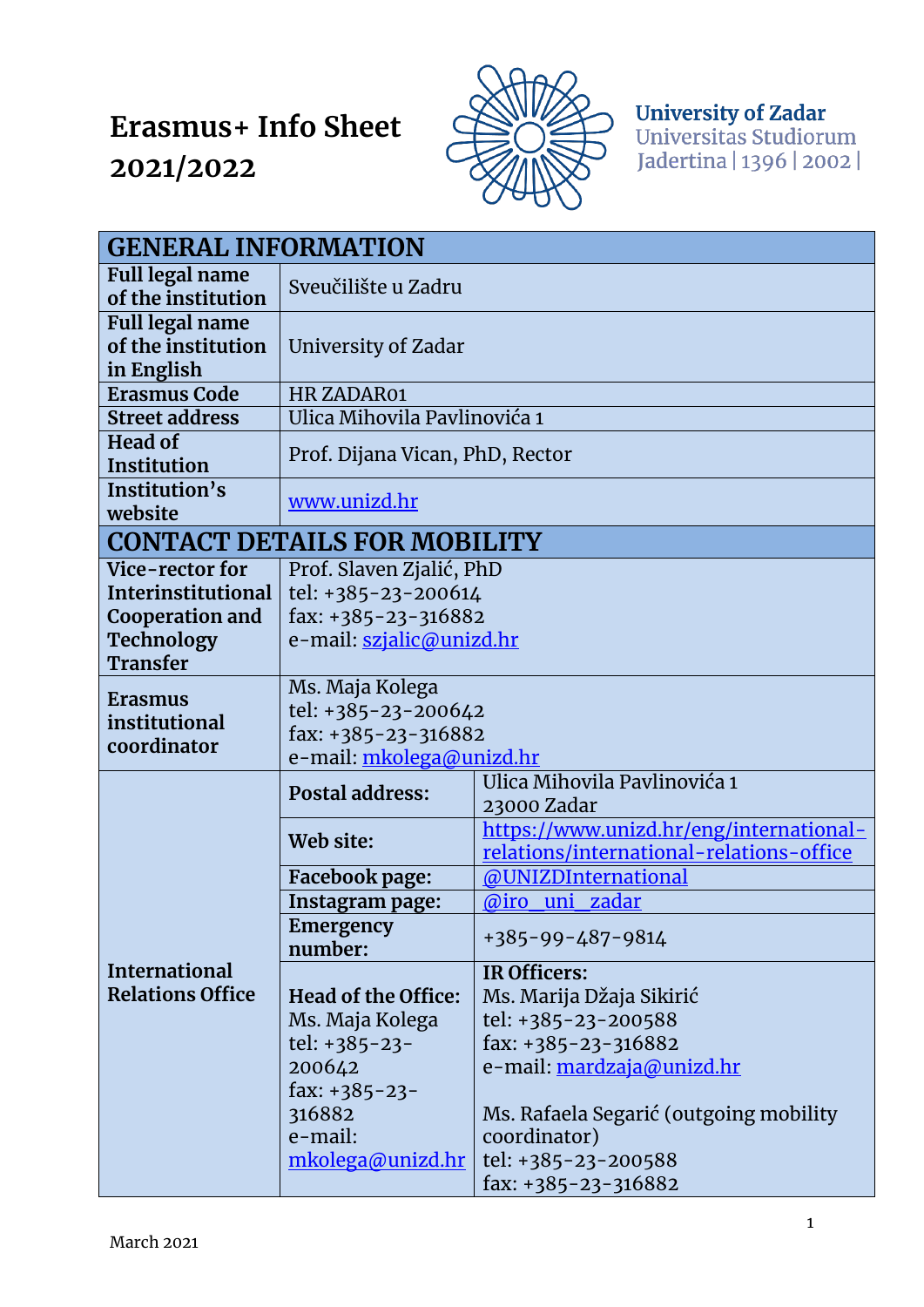|                                                              | e-mail: rburmeta@unizd.hr                                                                                                                                                                                                                                                                                                                                                                                                                                                                                                                                                                                                                                                           |  |  |  |
|--------------------------------------------------------------|-------------------------------------------------------------------------------------------------------------------------------------------------------------------------------------------------------------------------------------------------------------------------------------------------------------------------------------------------------------------------------------------------------------------------------------------------------------------------------------------------------------------------------------------------------------------------------------------------------------------------------------------------------------------------------------|--|--|--|
|                                                              | Ms. Matea Katić (on maternity leave)<br>tel: +385-23-200588<br>fax: $+385-23-316882$<br>e-mail: mkatic@unizd.hr<br>Ms. Tina Keran (outgoing mobility<br>coordinator)<br>tel: +385-23-200787<br>fax: +385-23-316882<br>e-mail: tkeran@unizd.hr                                                                                                                                                                                                                                                                                                                                                                                                                                       |  |  |  |
|                                                              | Mr. Andrija Kapetanović (incoming<br>mobility coordinator)<br>tel: +385-23-200787<br>fax: $+385-23-316882$<br>e-mail: <u>akapetano@unizd.hr</u>                                                                                                                                                                                                                                                                                                                                                                                                                                                                                                                                     |  |  |  |
| <b>List of ERASMUS</b><br>coordinators by<br>departments     | https://www.unizd.hr/eng/international-relations/student-<br>mobility/erasmus-coordinators-at-departments                                                                                                                                                                                                                                                                                                                                                                                                                                                                                                                                                                           |  |  |  |
| <b>GUIDANCE AND PRACTICAL INFORMATION FOR THE</b>            |                                                                                                                                                                                                                                                                                                                                                                                                                                                                                                                                                                                                                                                                                     |  |  |  |
| <b>INCOMING STUDENTS</b>                                     |                                                                                                                                                                                                                                                                                                                                                                                                                                                                                                                                                                                                                                                                                     |  |  |  |
| Web site for<br>information on<br>the admission<br>procedure | https://www.unizd.hr/eng/international-relations/student-<br>mobility/admission-procedure                                                                                                                                                                                                                                                                                                                                                                                                                                                                                                                                                                                           |  |  |  |
| <b>International</b><br><b>Student Guide</b>                 | International Student Guide 2020/2021                                                                                                                                                                                                                                                                                                                                                                                                                                                                                                                                                                                                                                               |  |  |  |
| Language of<br>instruction and<br>language<br>requirements   | Generally, the language of instruction is Croatian but some of<br>the courses are held in English and other foreign languages.<br>More information: https://www.unizd.hr/eng/international-<br>relations/student-mobility/course-catalogue<br>The free course of Croatian language is offered during the<br>semester (2 hours per<br>week, 2 ECTS).<br>The language requirements for the incoming students (in<br>reading, listening, writing, and speaking): level B2 on the CEFR<br>scale (Common European Framework of Reference for<br>Languages) or equivalent.<br>More information: http://www.unizd.hr/eng/international-<br>relations/studentmobility/language-requirements |  |  |  |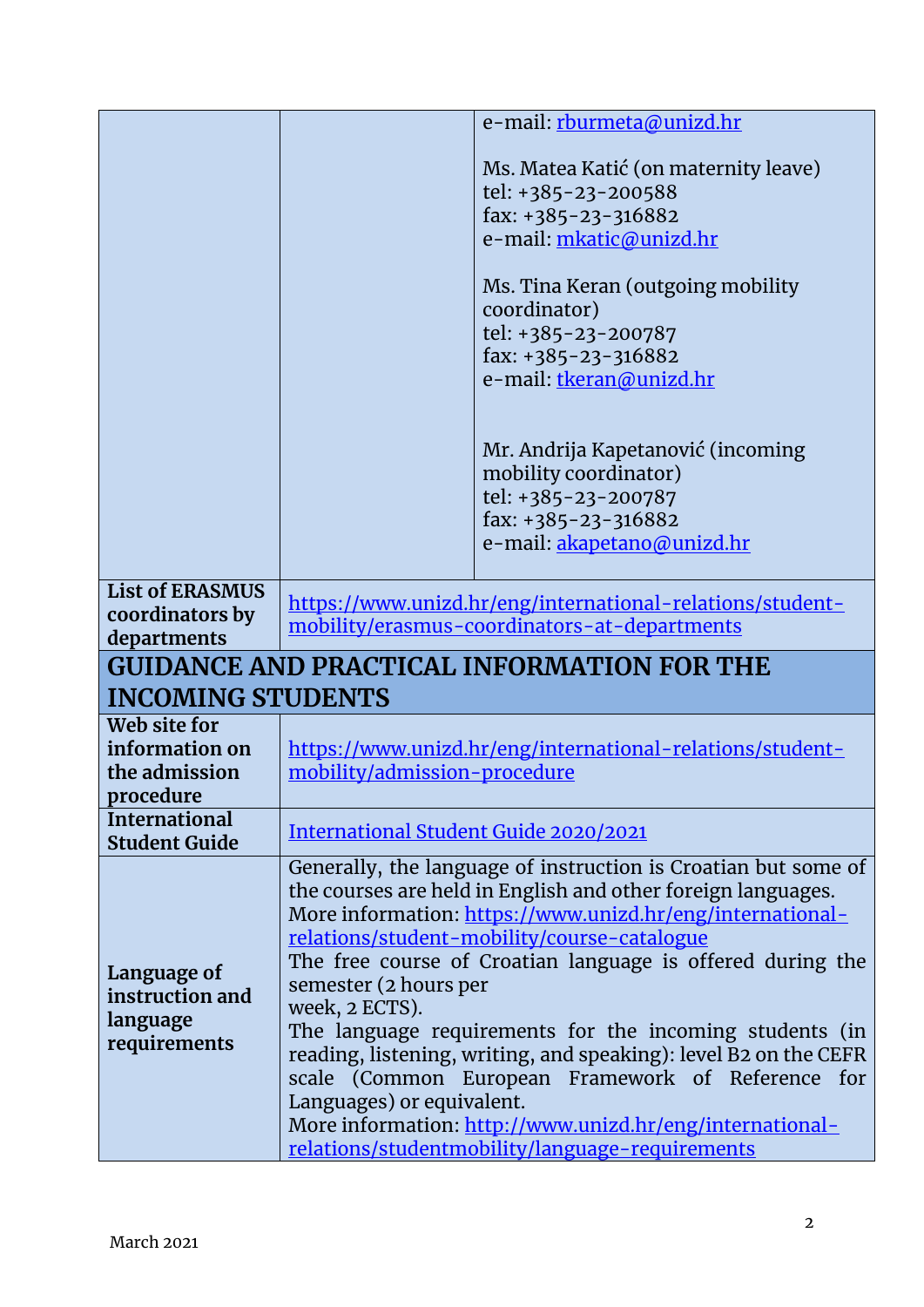|                                                          | There are 6 places available for the international students at the |  |  |
|----------------------------------------------------------|--------------------------------------------------------------------|--|--|
|                                                          | Student dormitory (first come first served basis). Only after the  |  |  |
|                                                          | OLA is signed by all sides will the student receive an acceptance  |  |  |
|                                                          |                                                                    |  |  |
|                                                          | letter and be able to proceed with his/her application for         |  |  |
|                                                          | accommodation.                                                     |  |  |
| Accommodation                                            |                                                                    |  |  |
|                                                          | Contact person:                                                    |  |  |
|                                                          | Ms. Alisa Perić                                                    |  |  |
|                                                          | tel: +385-23-203005                                                |  |  |
|                                                          | fax: $+385-23-302640$                                              |  |  |
|                                                          | e-mail: alisa.peric@unizd.hr                                       |  |  |
|                                                          | The Ministry of Science and Education provides all Erasmus+        |  |  |
|                                                          | and CEEPUS students with the student card (X-card). The card       |  |  |
|                                                          | is issued by the Office for undergraduate and graduate students    |  |  |
| Food                                                     | of the University of Zadar and it costs 50,00 kunas. It enables    |  |  |
|                                                          | students to get meals at the discount price at the student         |  |  |
|                                                          | restaurant. Other categories of the incoming students are not      |  |  |
|                                                          | entitled to get the student card (X-card).                         |  |  |
| Other practical                                          | https://www.unizd.hr/eng/international-relations/student-          |  |  |
| information                                              | mobility/practical-information                                     |  |  |
| <b>ESTIMATED EXPENSES AT UNIZD</b>                       |                                                                    |  |  |
| <b>Housing in</b>                                        | 77,00 EUR for the first month                                      |  |  |
| <b>UNIZD dormitory</b>                                   | 66,00 EUR / month for the rest of your stay                        |  |  |
| <b>Housing in</b>                                        |                                                                    |  |  |
| private                                                  |                                                                    |  |  |
| accommodation                                            | $150 - 400$ EUR / month                                            |  |  |
| (flats, etc.)                                            |                                                                    |  |  |
| Food                                                     | $120 - 200$ EUR / month                                            |  |  |
| <b>Student Card (X-</b>                                  |                                                                    |  |  |
| ica) – one-time                                          | 6,60 EUR                                                           |  |  |
| expense                                                  |                                                                    |  |  |
| Personal                                                 |                                                                    |  |  |
| expenses                                                 |                                                                    |  |  |
| (entertainment,                                          | $100 - 200$ EUR / month                                            |  |  |
| etc.)                                                    |                                                                    |  |  |
| Local transport -                                        |                                                                    |  |  |
| one-time                                                 | 2,6 EUR for ID card                                                |  |  |
| expense                                                  | (local transport is free)                                          |  |  |
| Here you can check the current HRK to EUR exchange rate. |                                                                    |  |  |
| <b>ACADEMIC CALENDAR AND DEADLINES</b>                   |                                                                    |  |  |
| Winter semester                                          | beginning of October – end of January                              |  |  |
| Winter exam                                              |                                                                    |  |  |
| term                                                     | end of January – end of February                                   |  |  |
| Summer                                                   |                                                                    |  |  |
| semester                                                 | end of February – beginning of June                                |  |  |